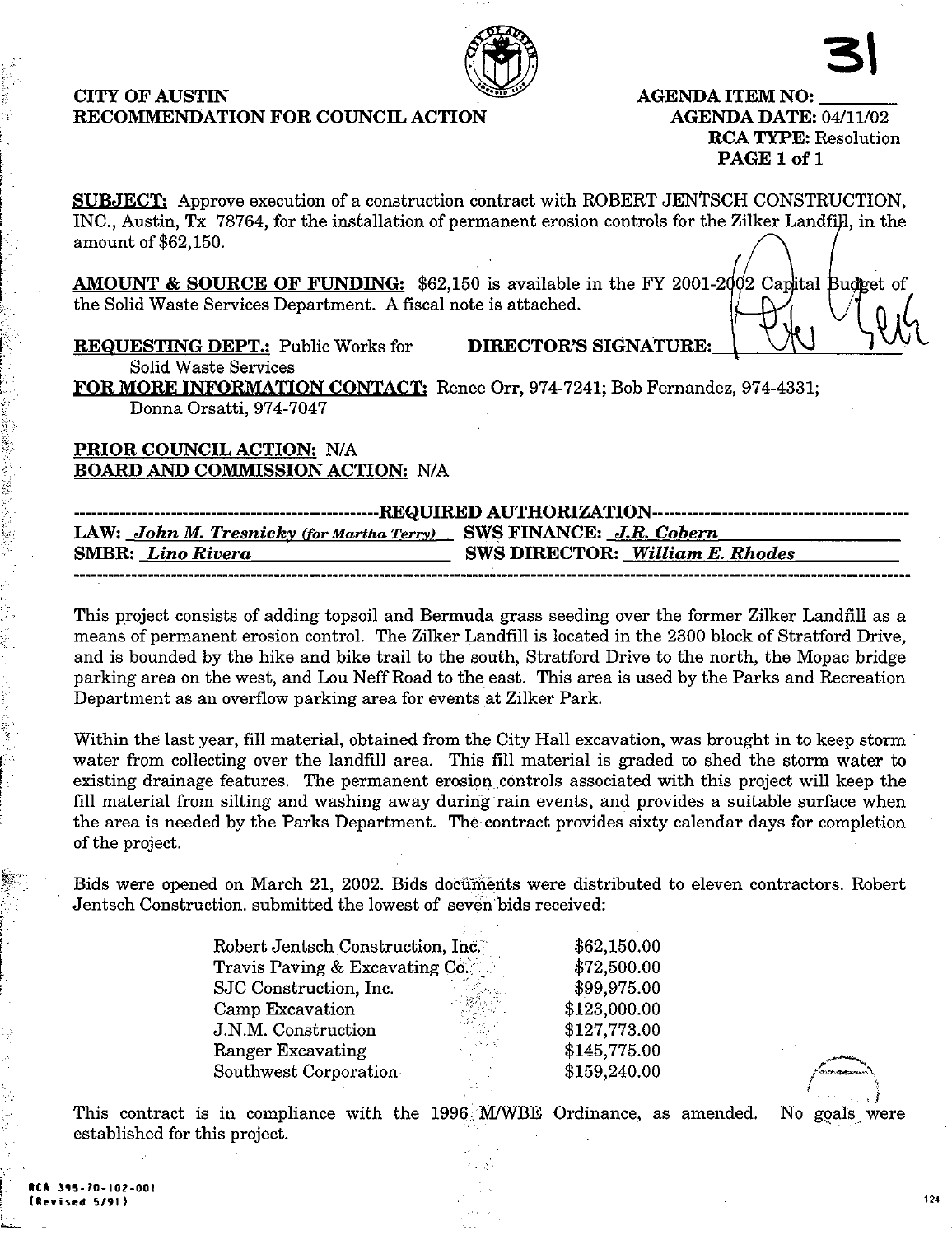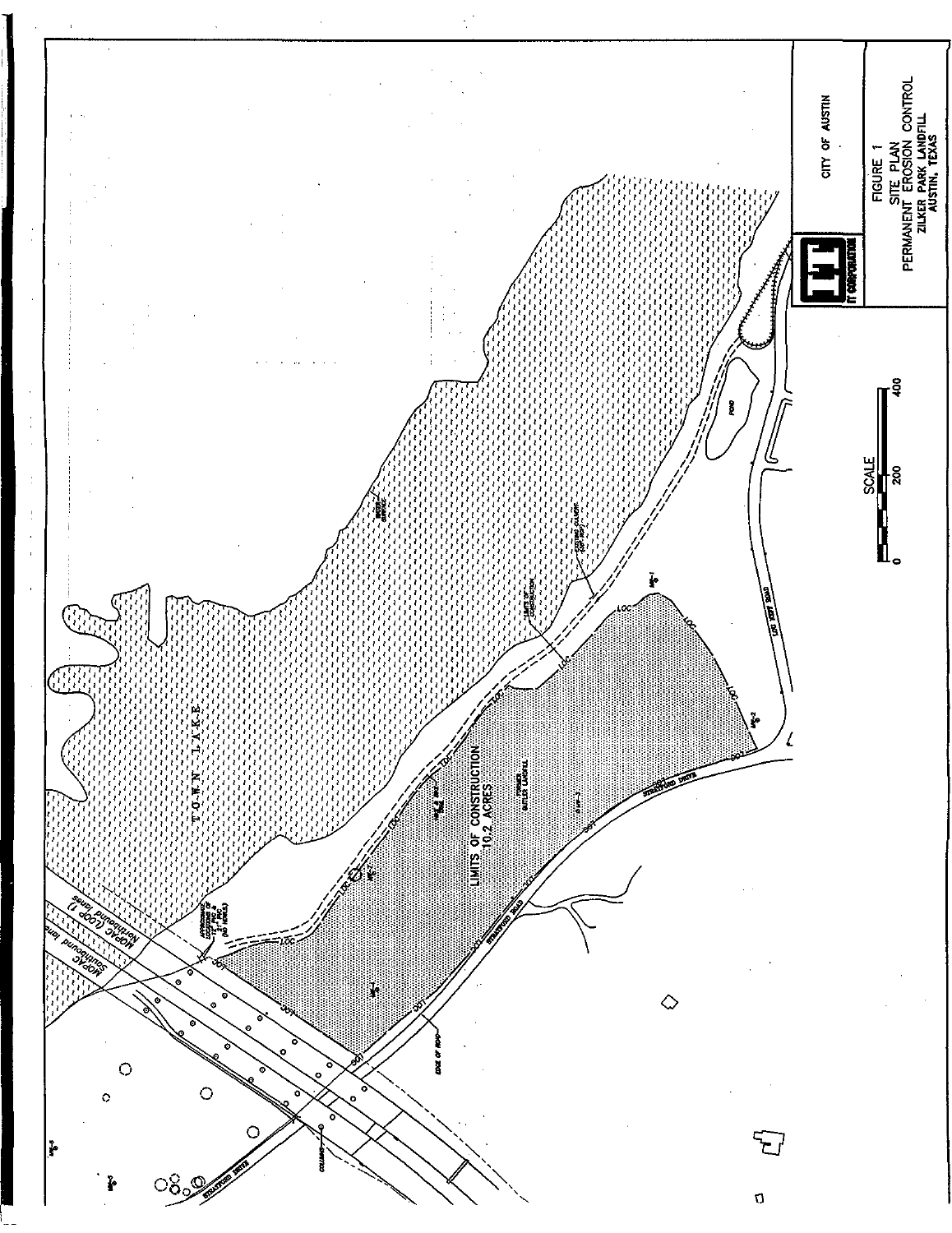# CIP FISCAL NOTE

#### DATE OP COUNCIL CONSIDERATION: WHERE ON AGENDA: DEPARTMENT:

4/11/2002 Resolution Solid Waste Services

DESCRIPTION: Approve execution of a construction contract with ROBERT JENTSCH CONSTRUCTION, INC., Austin, Tx 78764, for the installation of permanent erosion controls for the Zilker Landfill, in the amount of \$62,150.

#### FINANCIAL INFORMATION:

| Parent Project Name:   | <b>Closed Landfill Assessments</b>              |
|------------------------|-------------------------------------------------|
| Project Authorization: | 2001-02 Approved Capital Budget                 |
| Funding Source:        | <b>Environmental Remediation Fund Transfers</b> |

| Number:                      | 4800-497-0507 |    |              |  |
|------------------------------|---------------|----|--------------|--|
| <b>Current Appropriation</b> |               | S. | 2.819.000.00 |  |
| Unencumbered Balance         |               | \$ | 189,307.02   |  |
| <b>Amount of This Action</b> |               |    | (62, 150.00) |  |
| Remaining Balance            |               | 5  | 127, 157.02  |  |

Ref. #; 4800-497-0604 Department Signature:  $\mathcal{AP}$  Obelow Date: 3-26-02